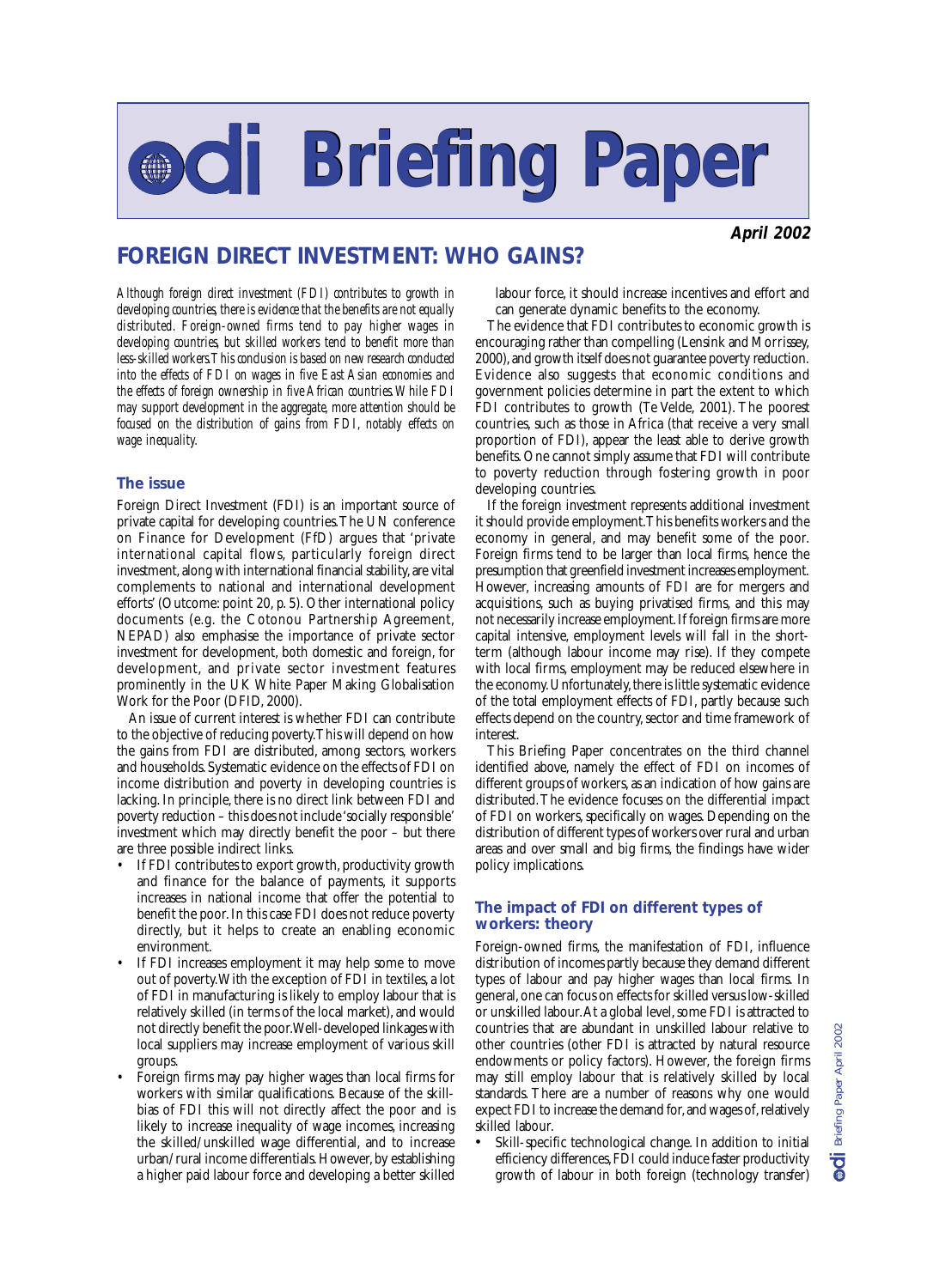| Table 1 Distribution of FDI stocks in East Asia by sector |                |                                 |                                                      |                                   |                                 |  |  |
|-----------------------------------------------------------|----------------|---------------------------------|------------------------------------------------------|-----------------------------------|---------------------------------|--|--|
|                                                           | Hong Kong      | Korea                           | Singapore                                            | Thailand                          | Philippines                     |  |  |
|                                                           | (flows 1997)   | (accumulated flows,<br>1962-98) | (stock of foreign direct equity<br>investment, 1998) | (accumulated flows,<br>1970-2000) | (accumulated flows,<br>1985-99) |  |  |
| Agriculture & mining                                      | $\mathbf{0}$   | $\mathbf 0$                     | 0                                                    |                                   |                                 |  |  |
| Manufacturing                                             | $\overline{2}$ | 59                              | 33                                                   | 42                                | 48                              |  |  |
| Food & textiles                                           |                |                                 |                                                      | 5                                 | 12                              |  |  |
| Chemicals                                                 |                | 12                              |                                                      | 6                                 | 14                              |  |  |
| Machinery & electrical                                    |                |                                 |                                                      |                                   |                                 |  |  |
| applicances                                               |                | 16                              |                                                      | 20                                |                                 |  |  |
| Other manufacturing                                       |                | 25                              |                                                      | 11                                | ${21}$                          |  |  |
| Construction                                              |                | 1                               |                                                      | 5                                 | 4                               |  |  |
| Trade                                                     | 28             | 10                              | 15                                                   | 19                                | 8                               |  |  |
| Services                                                  | 70             | 30                              | 52                                                   | 33                                | 34                              |  |  |
| Source: Te Velde and Morrissey (2002)                     |                |                                 |                                                      |                                   |                                 |  |  |

and domestic firms (spill-over effects). If such productivity growth is skill-biased (e.g. information technology), FDI may increase skill-biased technological change.

- Skill-specific wage bargaining. Skilled workers are usually in a stronger bargaining position than less-skilled workers, as they posses key skills in relatively scarce supply and may have better negotiation skills. As foreign firms have less knowledge of the local labour market, skilled workers are in a position to negotiate higher wages than they would get in local firms.
- Composition effect. Foreign firms may have different skill intensities from domestic firms in the same sector pushing up the average skill intensity. Foreign firms also tend to locate in skill intensive sectors. If FDI causes a relative expansion of skill intensive sectors, this will improve the relative position of skilled workers and raise wage inequality.
- Training and education. FDI may affect the supply of skills through firm-specific and general training and through contributions to general education (see Te Velde, 2001). While foreign firms generally train more than their local counterparts, after controlling for other factors that are positively related to training such as size, much of the training benefits skilled workers.

The above factors are each complex and potentially interrelated. The effect of FDI on relative wages and employment will vary between sectors, across countries and over time.

#### **The impact of FDI on different types of workers: evidence**

Almost all evidence shows that FDI and foreign ownership are associated with higher wages for all types of workers. It is argued that skilled workers tend to benefit more than lessskilled workers (for any or a combination of the reasons outlined above). Studies of the link between FDI and wages fall into two broad types. Macro studies look for a relationship between FDI and wage differentials or wage inequality at a national level. Micro studies use worker and/or firm-level data to assess if wages or differentials differ between foreign and local firms.

#### Macro studies

Most evidence on the relationship between FDI and wage inequality at the macro level is for developed countries.

Blonigen and Slaughter find that multinational activity was not significantly correlated with skill upgrading within US manufacturing sectors, but other studies find evidence for a sector bias towards using skilled workers. Figini and Gorg find that FDI was associated with skill upgrading and increased wage dispersion in Irish manufacturing to a certain extent, while Taylor and Diffield find significant effects of FDI on wage dispersion in UK manufacturing. As regards the evidence for developing countries, Feenstra and Hanson (1995) find that inward FDI increased the relative demand for skilled labour in Mexican manufacturing. Freeman et al. (2001) find no evidence for a consistent relationship between FDI and wage inequality in a large sample of developing countries.

The relationship between FDI and wages at the country level will, amongst other influences, depend on the sectors in which FDI is directed. Table 1 shows the sector distribution of FDI in five East Asian countries analysed in Te Velde and Morrissey (2002). FDI in Hong Kong and Singapore has been mainly aimed at the financial sector, which is relatively skill intensive. In Korea, most of the relatively little FDI it has received was in manufacturing. The manufacturing sector in Thailand and Philippines also absorbed most FDI. Thailand in particular attracted a quarter of FDI flows in the capitalintensive and relatively skill-intensive chemical, machinery and electrical manufacturing sectors. The table shows that the skill-intensive sectors overall did attract significant FDI flows in all five East Asian countries, implying that the FDIcomposition effect is unlikely to have reduced wage inequality.

#### Micro studies

To determine the 'true' effect of foreign ownership on wages, one must control for other determinants of wages. The most important control variables are skill intensity, size, region and sector. Foreign firms are likely to employ relatively more skilled labour, so average wages will be higher (see above). One should therefore compare wages of workers with equivalent qualifications. Foreign firms tend to be larger than local firms, and large firms pay more for equivalent workers than smaller firms do so one must control for size. One should control for industry type as foreign firms locate in particular industries in which wages may be higher. Similarly, foreign firms locate in areas, such as the capital city, where wages may be higher so one should control for location. Ideally, one would also try to control for firm-level efficiency as labour productivity may be higher in foreign firms.

**2**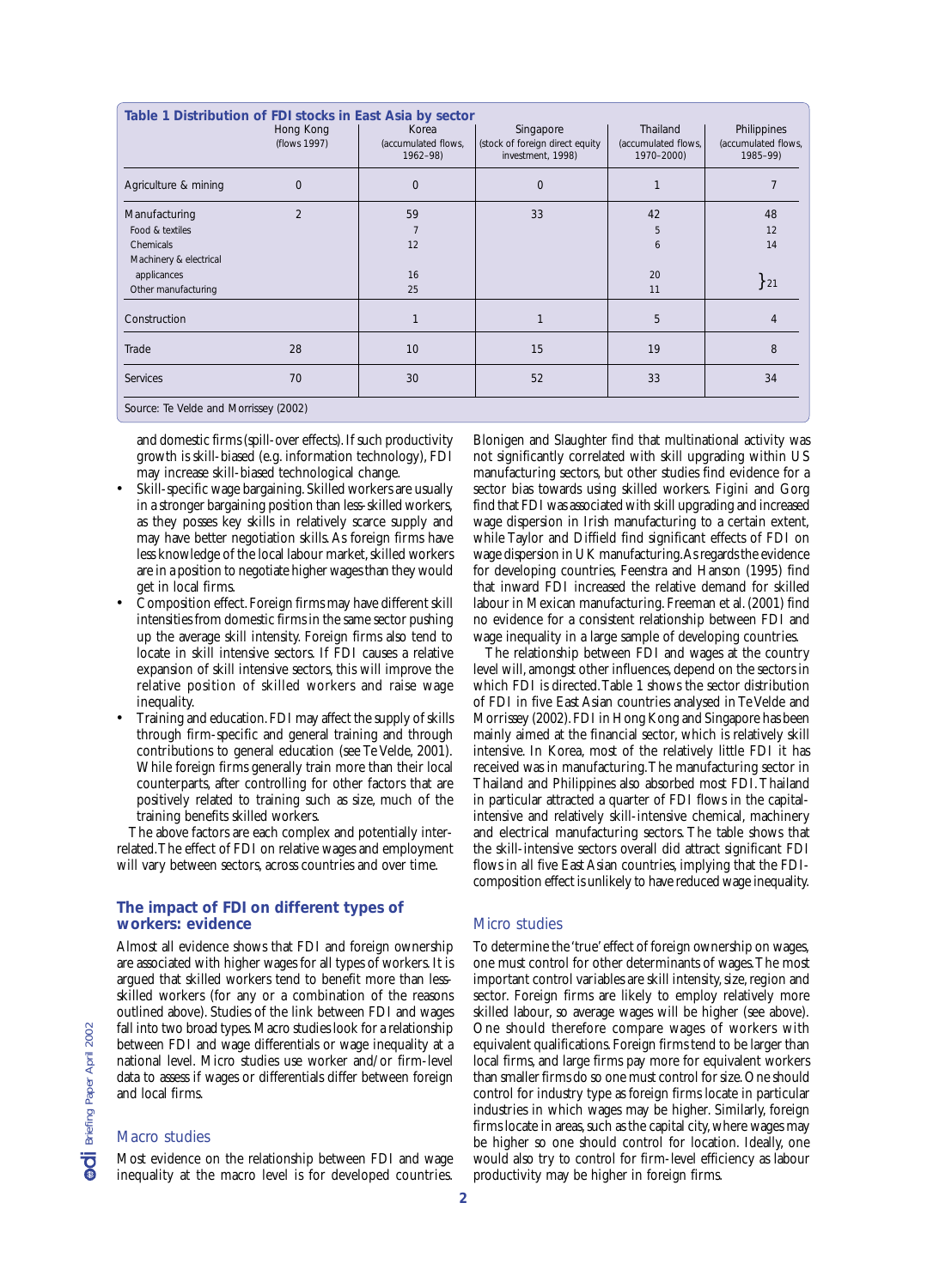| Table 2 Wage differentials between foreign-owned and local firms in developing countries |                                                                                                                                                          |                                   |                                                |                                                                                                                                               |  |  |
|------------------------------------------------------------------------------------------|----------------------------------------------------------------------------------------------------------------------------------------------------------|-----------------------------------|------------------------------------------------|-----------------------------------------------------------------------------------------------------------------------------------------------|--|--|
| Authors of study                                                                         | Country, year                                                                                                                                            | Key variable                      | Controls                                       | <b>Results</b>                                                                                                                                |  |  |
| Aitken, Harrison and Lipsey                                                              | Mexico (1990) and<br>Venezuela (1987)                                                                                                                    | Wage of skilled and<br>unskilled  | Firm characteristics.<br>industry and region   | FOE* pay 29% per more in<br>Venezuela, and 22% in Mexico<br>(skilled); 22% more in<br>Venezuela and 3.3% in Mexico<br>(unskilled)             |  |  |
| Haddad and Harrison                                                                      | Morocco, manufacturing Average wage level<br>firms, 1985-1989                                                                                            | in firm                           | <b>Size</b>                                    | FOE* pay 30% more                                                                                                                             |  |  |
| Lipsey and Sjoholm                                                                       | Indonesia, manufacturing Average wage<br>plants, 1996                                                                                                    |                                   | Worker and firm<br>characteristics             | FOE* pay 12% more to blue<br>collar and 22% more to white<br>collar workers                                                                   |  |  |
| Matsuoka                                                                                 | Thailand, manufacturing, Hourly wages<br>1996 and 1998                                                                                                   |                                   | Labour productivity,<br>region and<br>industry | FOE* pay 20% more for non-<br>production and 8% for<br>production workers in 1996;<br>28% and 12% for 1998                                    |  |  |
| Mazumdar                                                                                 | Cameroon, and Zambia,<br>manufacturing, 1993                                                                                                             | Earnings                          | Worker and firm<br>characteristics             | FOE* pay 18% more in<br>Cameroon and 24% in Zambia                                                                                            |  |  |
| Ramstetter                                                                               | Hong Kong (1983-1996),<br>Malaysia (1972-1979,<br>1981-1995), 1981-1995),<br>Singapore (1975-1996),<br>Taiwan (1974-1995),<br>manufacturing plants/firms | Real compensation<br>per employee |                                                | FOE* pays higher wages in Hong<br>Kong (27%), Malaysia (20%),<br>Singapore (9%), Taiwan (16%)                                                 |  |  |
| Te Velde and Morrissey                                                                   | Cameroon, Ghana,<br>Kenya, Zambia and<br>Zimbabwe.<br>manufacturing firms,<br>early 1990s                                                                | Average monthly<br>earnings       | Worker and firm<br>characteristics             | FOE* pay higher wages $-$<br>Cameroon (8%), Ghana (22%),<br>Kenya (17%), Zambia (23%)<br>and Zimbabwe (13%), but<br>skilled workers gain more |  |  |
| * Foreign-Owned Establishments                                                           |                                                                                                                                                          |                                   |                                                |                                                                                                                                               |  |  |
| References: see Te Velde and Morrissey (2001)                                            |                                                                                                                                                          |                                   |                                                |                                                                                                                                               |  |  |

Empirical evidence on wage differentials summarised in table 2 conveys three important conclusions:

- Foreign-owned firms pay more to their workers than local firms. Wage differentials can be up to 60% (Indonesia), but often are more modest.
- Studies that do not control fully for other effects overstate the effect of foreign ownership on wages.
- Studies that distinguish between average wages in two separate skill categories find that wage differentials are greater for non-production (relatively skilled) workers than for production (less skilled) workers.

Te Velde and Morrissey (2001) find that foreign ownership is associated with higher wages at the individual worker level in five African countries, after controlling for other influences on wages. Skilled workers tend to benefit more than lessskilled workers. This may be because foreign ownership is associated with skill-biased technology or because skilled workers in foreign firms are more effective in bargaining. In practice it is difficult to distinguish between these effects (for this we would need the effects of foreign ownership on productivity, not only the effects on wages), and it is likely that an element of both is present.

#### **Implications for policy**

Governments try to attract FDI for expected beneficial effects on employment, wages, balance of payments, technology and growth. They are not usually, or at least have not been in the past, concerned with effects on inequality or poverty. Furthermore, FDI is only one of many factors affecting skillspecific wages and wage inequality. Others, some of which were considered as controls above, may be more amenable to influence by government policy. This includes education, training and technology transfer.

The African and East Asian studies reviewed suggest that foreign ownership or FDI does increase wages, but more so for skilled workers thereby increasing wage inequality. This does not necessarily imply that national income inequality will increase. In general, FDI may have most effect on those in the middle of the income distribution, and little effect on those at the bottom (the poor, unless some of these are the unskilled who gain jobs). The effect may be to bring some in the middle closer to the top group, reducing inequality, but further from the bottom, increasing inequality. Concern here is not about policies towards inequality or the poor per se, but about policies to ensure greater and more equitably distributed gains from FDI.

#### Host-country policies

The best policies are those that increase the potential for workers and for the economy to benefit from FDI. The former policies relate primarily to education, training and industrial relations. The latter relate to encouraging increased efficiency of domestic firms, to benefit from linkages with and spillovers from foreign firms, and to attracting FDI into areas or sectors that are most likely to benefit the poor (e.g. rural areas or agricultural processing).

Growth in FDI will increase the demand for skilled workers. Good quality and appropriate education in this context